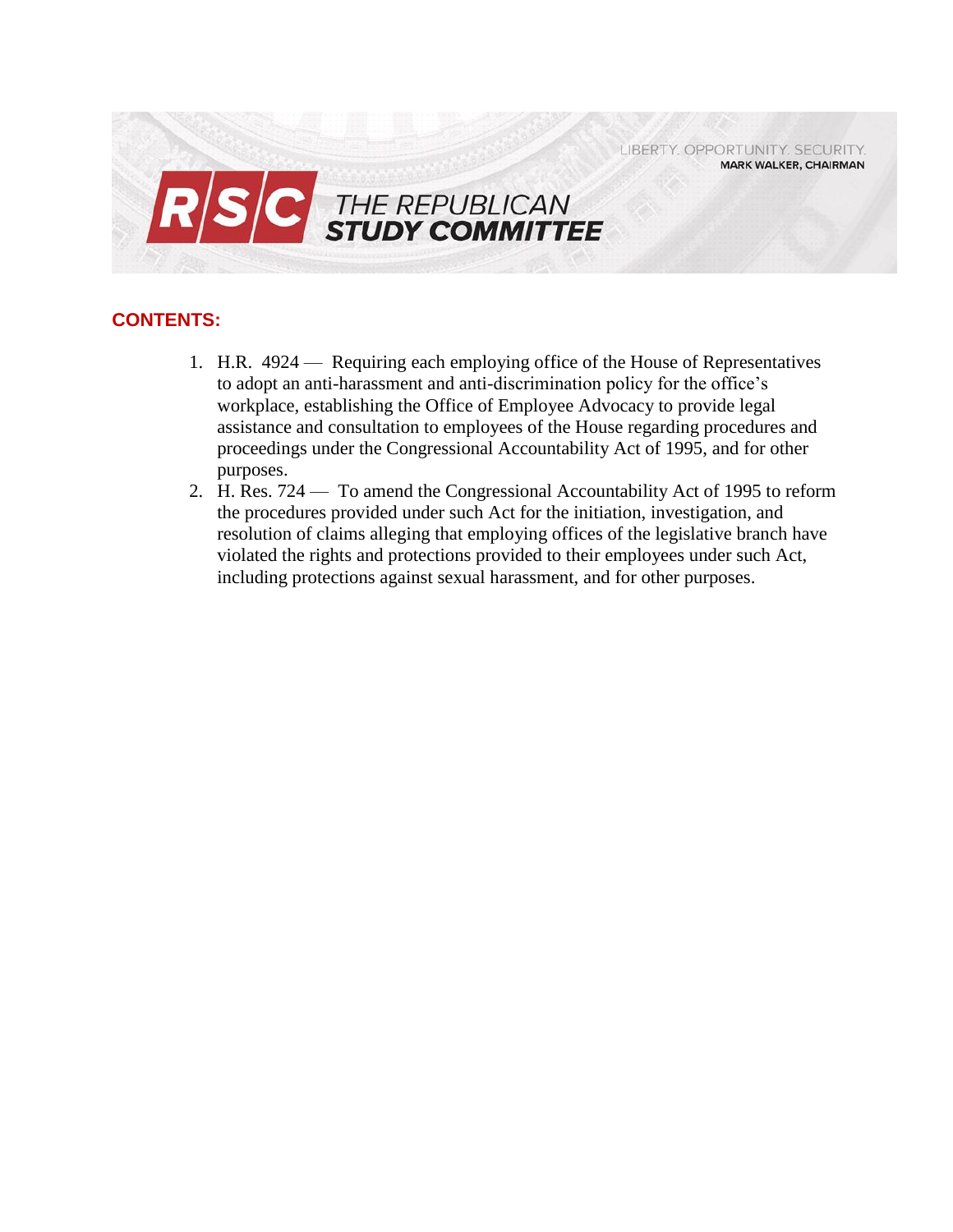**H.R. 4924 — To amend the Congressional Accountability Act of 1995 to reform the procedures provided under such Act for the initiation, investigation, and resolution of claims alleging that employing offices of the legislative branch have violated the rights and protections provided to their employees under such Act, including protections against sexual harassment, and for other purposes (Rep. Harper, R-MS)**

**CONTACT:** [Noelani Bonifacio,](mailto:Noelani.Bonifacio@mail.house.gov) 202-226-9719

## **FLOOR SCHEDULE:**

Expected to be considered February 6, 2018, under suspension of the rules, which requires a 2/3 majority for passage.

## **TOPLINE SUMMARY:**

[H.R. 4924](http://docs.house.gov/billsthisweek/20180205/HR___.pdf) would amend and update the procedures outlined in the Congressional Accountability Act related to the consideration of harassment, discrimination and retaliation violations. The bill would require Members to repay settlements involving claims of violations, institute an automatic referral to the appropriate ethics committee for all claims involving a Member of Congress or senior staff, require the retention of records by the Office of Compliance, extend protections to unpaid staff, including interns, and require an employee training program on an employee's rights and protections under the Congressional Accountability Act.

## **COST:**

No Congressional Budget Office (CBO) estimate is available.

Rule 28(a)(1) of the Rules of the Republican Conference prohibit measures from being scheduled for consideration under suspension of the rules without an accompanying cost estimate. Rule 28(b) provides that the cost estimate requirement may be waived by a majority of the Elected Leadership.

## **CONSERVATIVE CONCERNS:**

- **Expand the Size and Scope of the Federal Government?** No.
- **Encroach into State or Local Authority?** No.
- **Delegate Any Legislative Authority to the Executive Branch?** No.
- **Contain Earmarks/Limited Tax Benefits/Limited Tariff Benefits?** No.

## **DETAILED SUMMARY AND ANALYSIS:**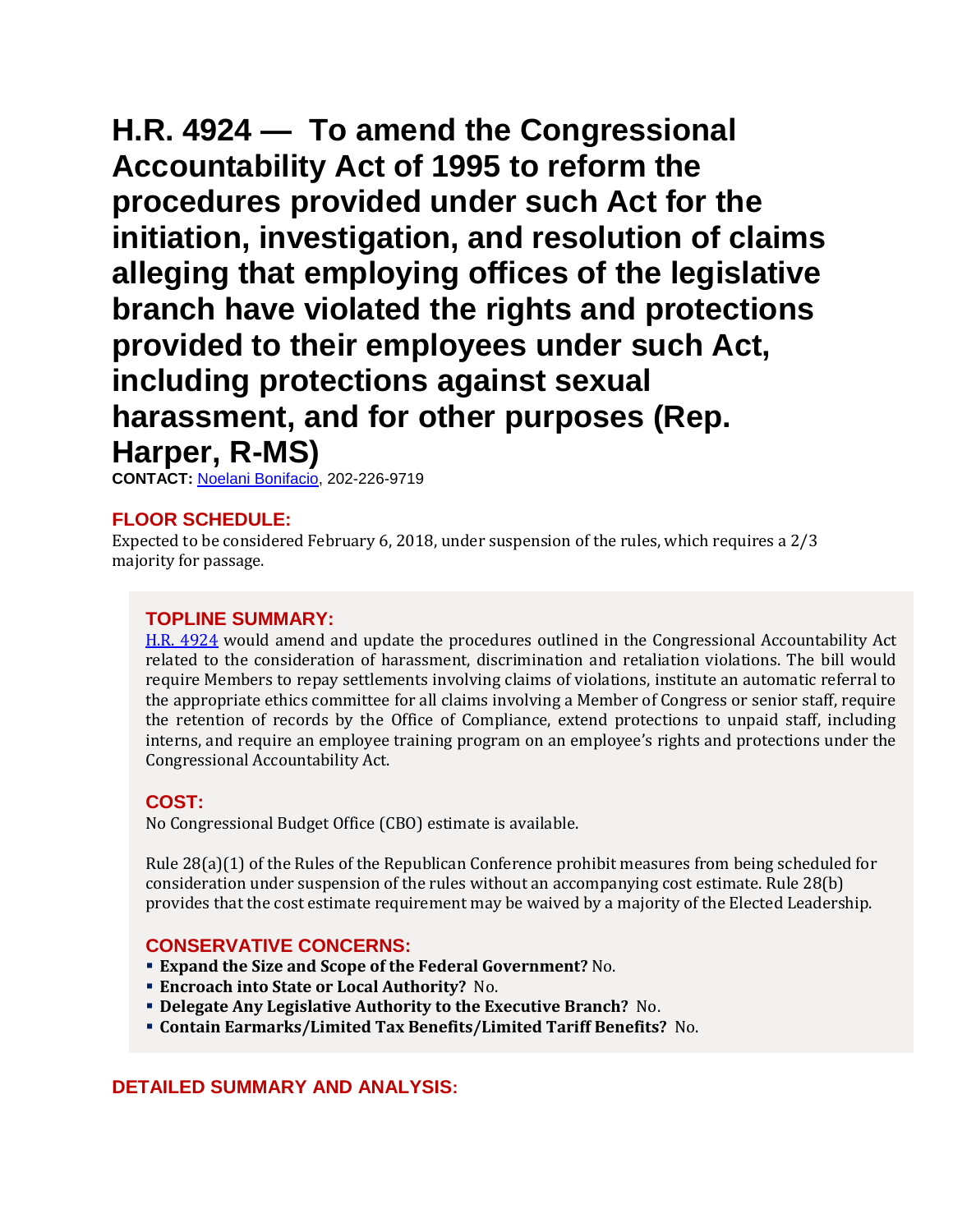This bill would amend the procedure for the consideration of alleged violations of congressional accountability, which includes prohibitions against sexual harassment.

### **Procedure for Consideration of Alleged Violations**

The current procedure for the consideration of alleged violations requires: (1) counseling; (2) mediation; and then, (3) election to submit a formal complaint and conduct a hearing or to file for civil action.

The new procedure is outlined as followed:

- 1. Filing of the claim with the Office of Compliance (OOC);
- 2. Investigation of the claim by the General Counsel;
- 3. A formal hearing if the General Counsel finds that there is reasonable cause to believe a violation occurred or if the General Counsel cannot determine if there is reasonable cause. The hearing is subject to a review by the Board of Directors of the Office of Compliance and judicial review in the U.S. Court of Appeals for the Federal Circuit.

A congressional employee who files a claim may file civil action in federal court within 45 days of filing a claim. If an employee files a civil action, the General Counsel's investigation and subsequent hearings are terminated and no additional investigations by the General Counsel or formal hearings may be held.

Should the General Counsel find no reasonable cause to believe a violation occurred, the employee has 90 days to file civil action in federal court.

OOC may recommend that the employees of the Architect of the Capitol or the Capitol Police utilize the grievance procedures provided by the appropriate entity for the resolution of the grievance.

Employees, heads of employing offices, and individuals who are alleged to have committed a violation have the authority to retain private counsel at any point of the procedures described above. Counsels and all parties to the proceedings are subject to [Rule 11](https://www.federalrulesofcivilprocedure.org/frcp/title-iii-pleadings-and-motions/rule-11-signing-pleadings-motions-and-other-papers-representations-to-the-court-sanctions/) of the Federal Rules of Civil Procedure. Namely; (1) no pleading, written motion, or other paper may be presented for an improper purpose, such as for harassment, to cause delay, or to increase the cost of resolution; (2) claims, defenses, and other legal contentions must be warranted by law or by a non-frivolous argument for modifying existing law or establishing new law; (3) the factual contentions must be backed by evidence or will be backed by evidence after an investigation; and, (5) the denials of factual contentions must be warranted on the evidence or reasonably based on belief or a lack of information.

#### **Initiation of Procedures**

To begin a proceeding, a congressional employee must file a claim with OOC, made in writing, under oath or affirmation. Once the claim has been filed, OOC must take the necessary steps to record the claim, provide the employee with information on their rights, and notify the head of the employee's office of the claim.

In regards to claims against Members of Congress, OOC must notify the Member that: (1) a claim has been filed; (2) a reimbursement any award or settlement made in connection with the claim shall be required; and, (3) the Member has the right to intervene in mediations, hearings or civil actions related to the claim. Reimbursement requirements and the right of the Member to intervene are detailed in the Reimbursements in Claims Involving Members section below.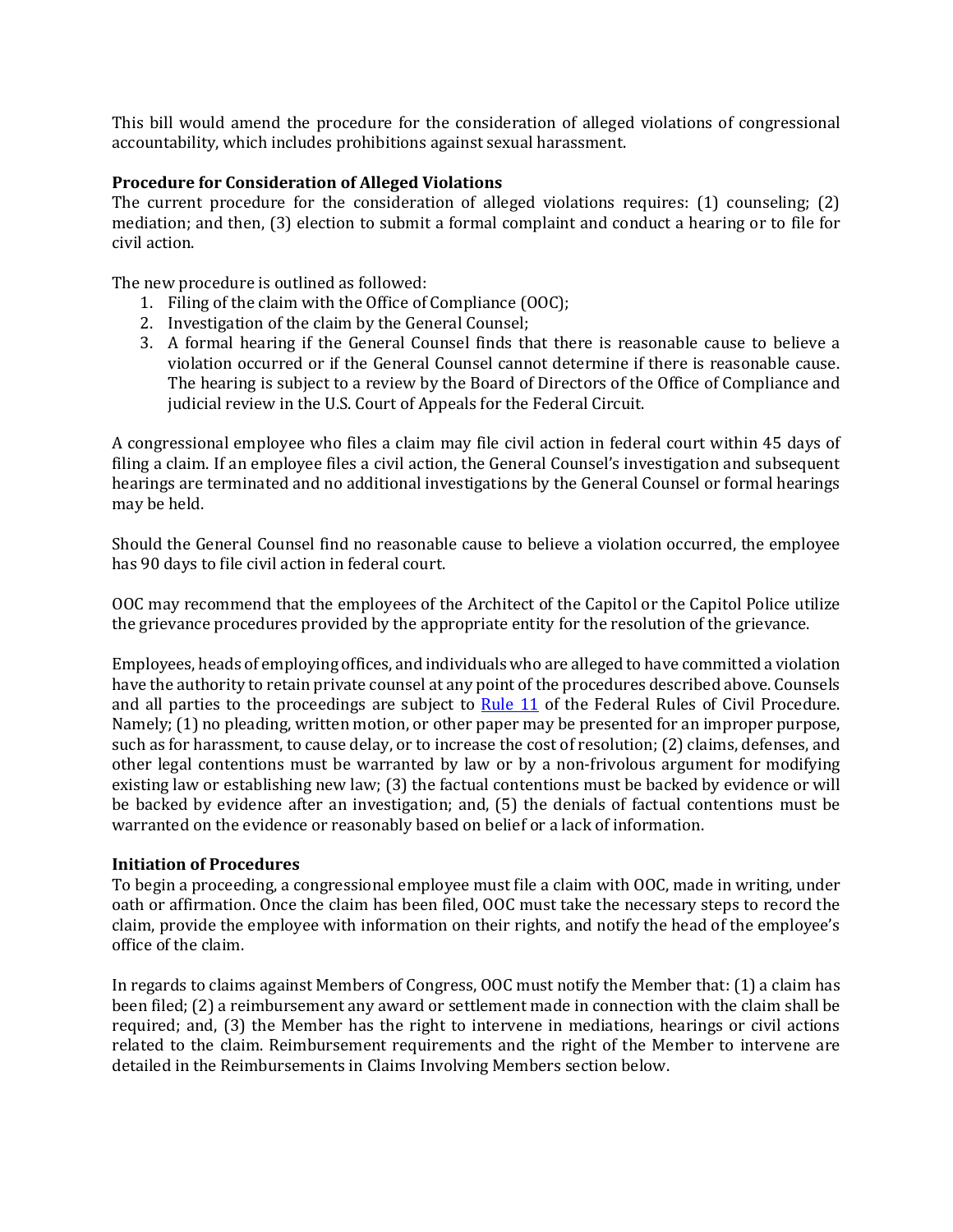Violations include discriminatory practices and intimidation or retaliation of an employee who has opposed discriminatory practices, as described by section 201(a) and section 207 of the [Congressional Accountability Act.](file:///C:/Users/nbonifacio/Downloads/CAA_508v2.pdf)

OOC is required to establish an electronic reporting system that allows an employee to initiate a proceeding electronically. The system must keep a record of the date of the proceeding's initiation, track all subsequent actions and proceedings, and must be accessible to all parties until the completion of the proceedings. OOC must use the system to assess the effectiveness of providing a timely resolution through the procedure process and must submit semi-annual reports to the appropriate congressional committee.

Employees have 180 days from the date of the alleged violation to submit a claim.

Employees are not prohibited from: (1) contacting OOC for information on their rights; (2) referring information to the appropriate Committee on Ethics, if the employee is employed by the House or Senate; or, (3) filing civil action, as described above.

### **General Counsel Investigations**

Once a claim is processed, the General Counsel must conduct an investigation of the claim.

The General Counsel is allowed to issue subpoenas on the General Counsel's own initiative, without regard to whether or not a party has requested the subpoena.

Once an investigation is concluded, the General Counsel is required to submit a report on the results of the investigation to the employee and the employing office. The report must specify one of the following findings: (1) there is reasonable cause to believe the employing office committed a violation, as alleged; (2) there is no reasonable cause to believe the employing office committed a violation, as alleged; or, (3) the General Counsel is unable to determine whether or not there is reasonable cause to believe the employing office committed a violation, as alleged. The General Counsel is required to notify the employee of the right to file civil action if the General Counsel has found there is no reasonable cause. In the case that the General Counsel has found there is reasonable cause or that the General Counsel was unable to determine if there is reasonable cause, the General Counsel must submit the report to the Executive Director of OOC.

For investigations involving a Member of Congress, the General Counsel must submit the report to the appropriate Committee on Ethics.

During any time of the investigation, the General Counsel may recommend mediation.

The General Counsel must complete an investigation and submit the report within 90 days of a claim being filed, though an additional 30 days may be utilized after notifying both parties.

#### **Hearings**

If the General Counsel submits a report to the Executive Director of OOC that finds there is reasonable cause to believe a violation occurred or that the General Counsel cannot determine if there is reasonable cause to believe whether or not a violation occurred, OOC must conduct a hearing and issue a decision.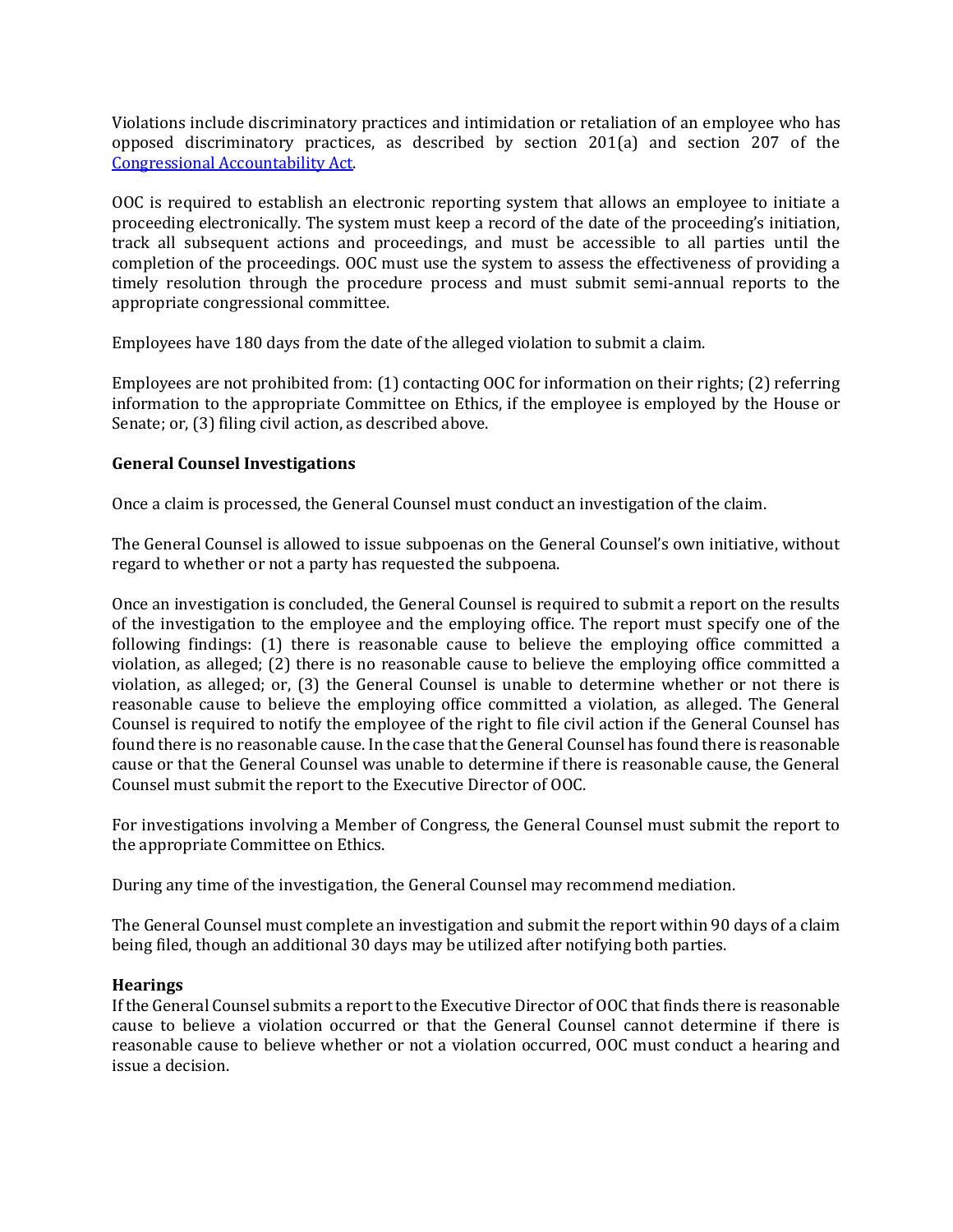The hearing must begin within 60 days of the Executive Director receiving the General Counsel's report.

#### **Mediation**

The bill reforms mediation procedures currently located under 2 U.S.C. 1403.

Current law requires employees to file a request for mediation before filing a complaint with the Office of Compliance or filing civil action. The bill allows for, at any point of an investigation, the employee and the employing office to jointly file a mediation request with the OOC.

The bill also amends the opportunity to file for an extension of the mediation period. Current law does not specify how long the extension period may last. The bill limits the extension to one addition period of 30 days.

Mediation meetings with both parties are to be held separately, at the request of the employee.

#### **Reimbursements of Claims Involving Members**

The bill amend[s 2 U.S.C. 1415](http://uscode.house.gov/view.xhtml?req=(title:2%20section:1415%20edition:prelim)%20OR%20(granuleid:USC-prelim-title2-section1415)&f=treesort&edition=prelim&num=0&jumpTo=true) to require Members of Congress to reimburse the Treasury for awards or settlements paid in connection with a claim alleging a violation by the Member.

The payroll administrator is required to withhold compensation from a Member and transfer amounts to the appropriate account if the Member has not reimbursed the account within 90 days of the payment of a settlement. The applicable committee (the Committee on House Administration in the House, or the Committee on Rules and Administration, in the Senate) is required to establish a timetable and procedures for withholding compensation from Members of Congress in order to provide reimbursement. When withholding a Member's salary, their Thrift Savings Fund contribution is not affected. However, if the settlement has not been fully reimbursed within 180 days from the payment of the settlement, a transfer shall be made from the Member's Thrift Savings Fund to the appropriate Treasury account in the amount of the outstanding balance. The Executive Director is required to make this transfer without consent of the Member or the Member's spouse upon receiving a letter from the Secretary of the Treasury.

If an individual is no longer receiving compensation as a Member of Congress, and the settlement amount has not yet been repaid, the payroll administrator is required to notify the Director of the Office of Personal Management to withhold annuity payments to the former Member until the amount is fully paid back. The payroll administrator is also required to notify the Secretary of the Treasury, who is authorized to withhold social security payments, if necessary.

The Member of Congress has the right to intervene in any mediation, hearing or civil action to protect their interests in the determination of whether or not a settlement should be made or the amounts of the settlement. The bill further ensures an employee is not burdened by despositions that may result from the intervention.

This section takes effect upon enactment. The Twenty-Seventh Amendment provides that "No law varying the compensation for the services of the Senators and Representatives shall take effect, until an election of Representatives shall have intervened."

#### **Ethics Committees Referrals: Members and Senior Staff**

The bill amends [2 U.S.C. 1416\(d\)](http://uscode.house.gov/view.xhtml?req=(title:2%20section:1416%20edition:prelim)%20OR%20(granuleid:USC-prelim-title2-section1416)&f=treesort&edition=prelim&num=0&jumpTo=true#substructure-location_d) to require an automatic referral of a claim to the appropriate committee on ethics for any claim involving a Member of Congress or senior staff. The referral will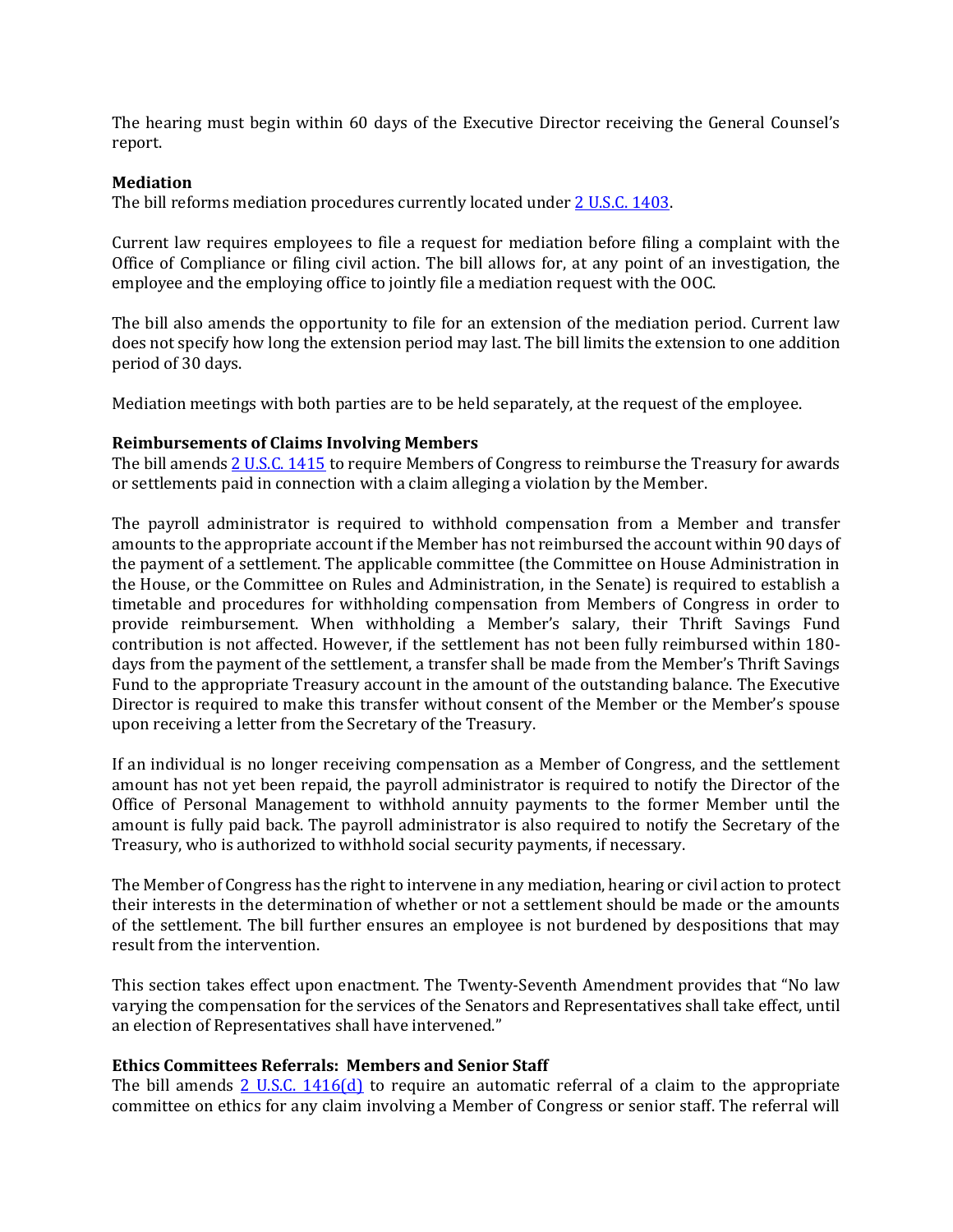occur once a settlement agreement is reached, a hearing officer's final decision is issued, a final decision of the OOC's Board of Directors is issued, or a final decision in civil action is issued. The committee will have access to all records regarding investigations, hearings, decisions and settlements related to the claim. Should an ethics committee issue a report regarding a claim, the committee is required to protect the identity of the employee filing the claim.

Senior staff includes anyone who was required to file a financial disclosure statement at the time the violation occurred.

### **Remote Work or Paid Leave Options**

The bill provides the opportunity for an employee to submit a request to the employing office to allow the employee to work remotely while any procedures related to a claim are pending. If an office determines that an employee's duties cannot be carried out remotely, the office may grant paid leave to the employee. An office is prohibited from granting a request in a manner that constitutes retaliation.

This section does not apply in a manner inconsistent with collective bargaining agreements.

## **Confidentiality**

The filing of a claim and the investigation of a claim is confidential. However, an employee or employing office may disclose information related to the claim.

Information discussed in mediation is strictly confidential.

#### **Reimbursement for Other Employing Offices in the Legislative Branch**

When a settlement has been made as a result of a claim of a violation within an employing office in the legislative branch that is not the House or the Senate, the Executive Director of OOC is required to notify the head of the employing office of the amount of the settlement that was paid. The head of the employing office must then transfer the payment amount from their operating expenses to appropriate account. The office must transfer a payment according to any timetable or procedures established by OOC.

OOC is required to submit to Congress and publish publicly online a biannual report describing each settlement that was paid, including the office that was involved and, for claims involving settlements and Members of Congress, whether or not the Member is in compliance with reimbursement requirements. The report may not include the identity or position of the employee who made the claim. This shall apply to claims submitted beginning in 2018.

Within 30 days of enactment, OOC is required to submit to Congress and publish publicly online a report describing the total payments made with public funds prior to enactment. The report must include award amounts and the source of funds.

#### **Workplace Climate Surveys**

OOC is required to conduct a workplace environment survey of employing offices, including the Library of Congress, within 1 year of enactment, and every 2 years following. The survey must include questions on sexual harassment. The survey is required to be anonymous and survey results must be transmitted to the appropriate congressional committees.

#### **Record Retention**

OOC is required to establish a program to ensure the permanent retention of records.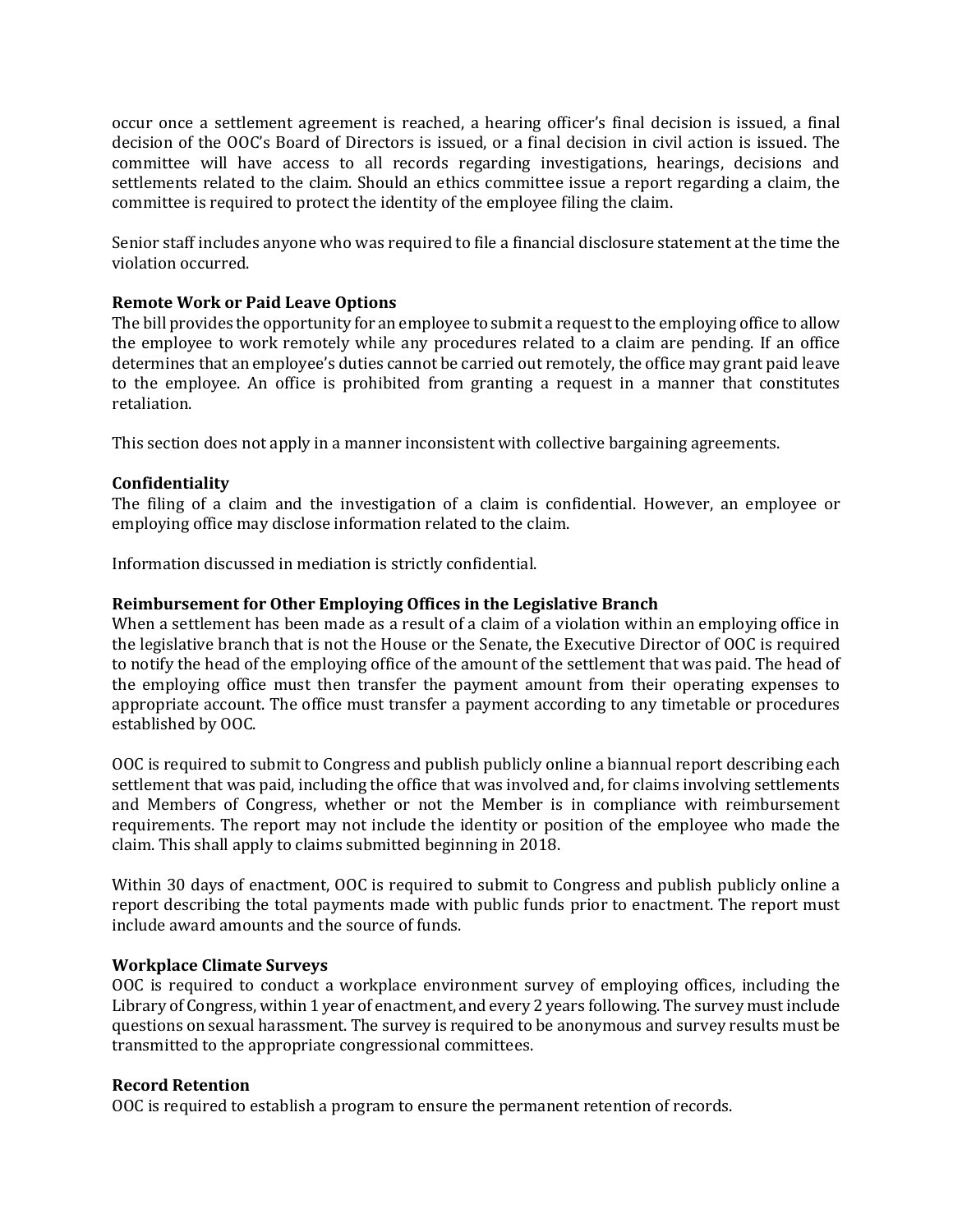#### **Management Practices Study**

The Comptroller General is required to conduct a study of management practices within OOC and submit a report, which includes recommendations for improvements, to congress within 180 days.

#### **Cybersecurity Audit**

The Comptroller General is required to conduct a cybersecurity system and practice audit within OOC and submit a report, which includes recommendations for improvements, to congress within 180 days.

### **Rights and Protections for Unpaid Staff**

The protections against discriminatory practices and associated remedies are extended to unpaid interns, detailees, and fellows.

### **Library of Congress Employees**

The protections against discriminatory practices and associated remedies are extended to Library of Congress employees. In addition, Library of Congress employees are allowed to use the Library of Congress's alternative grievance procedures instead of the procedures previously outlined by this bill unless the employee files a claim with OOC. This applies to claims made on or after enactment.

#### **Helsinki and China Commissions**

The bill clarifies that employees of the Helsinki Commission, U.S.-China Economic and Security Review Commission and the Congressional-Executive Commission on the People's Republic of China are covered employees and that the commissions are considered employing offices subject to the Congressional Accountability Act. In addition, legal representation with respect to the proposal or acceptance of the disposition of a claim shall be provided to the commissions by the appropriation employment counsel, dependent upon whether the chair is a Member of the House or Senate.

The bill also includes the John C. Stennis Center for Public Service Training and Development on the list of covered employees and employing offices.

#### **Training and Education Programs**

The bill requires employing offices to develop and implement a training program on the rights and protections of the Congressional Accountability Act and submit a report to the appropriate congressional committee at the beginning of each Congress regarding the implementation of the training program. House and Senate employment offices are exempt from this requirement.

#### **Renaming the Office of Compliance**

The bill renames the Office of Compliance as the Office of Congressional Workplace Rights.

#### **Effective Date**

The bill takes effect 180-days after enactment, unless otherwise provided. However, it does not affect pending proceedings.

## **COMMITTEE ACTION:**

H.R. 4924 was introduced on February 5, 2018. The bill was referred to the House Committees on House Administration, Oversight and Government Reform, and Ways and Means. There has been no further committee action on the bill.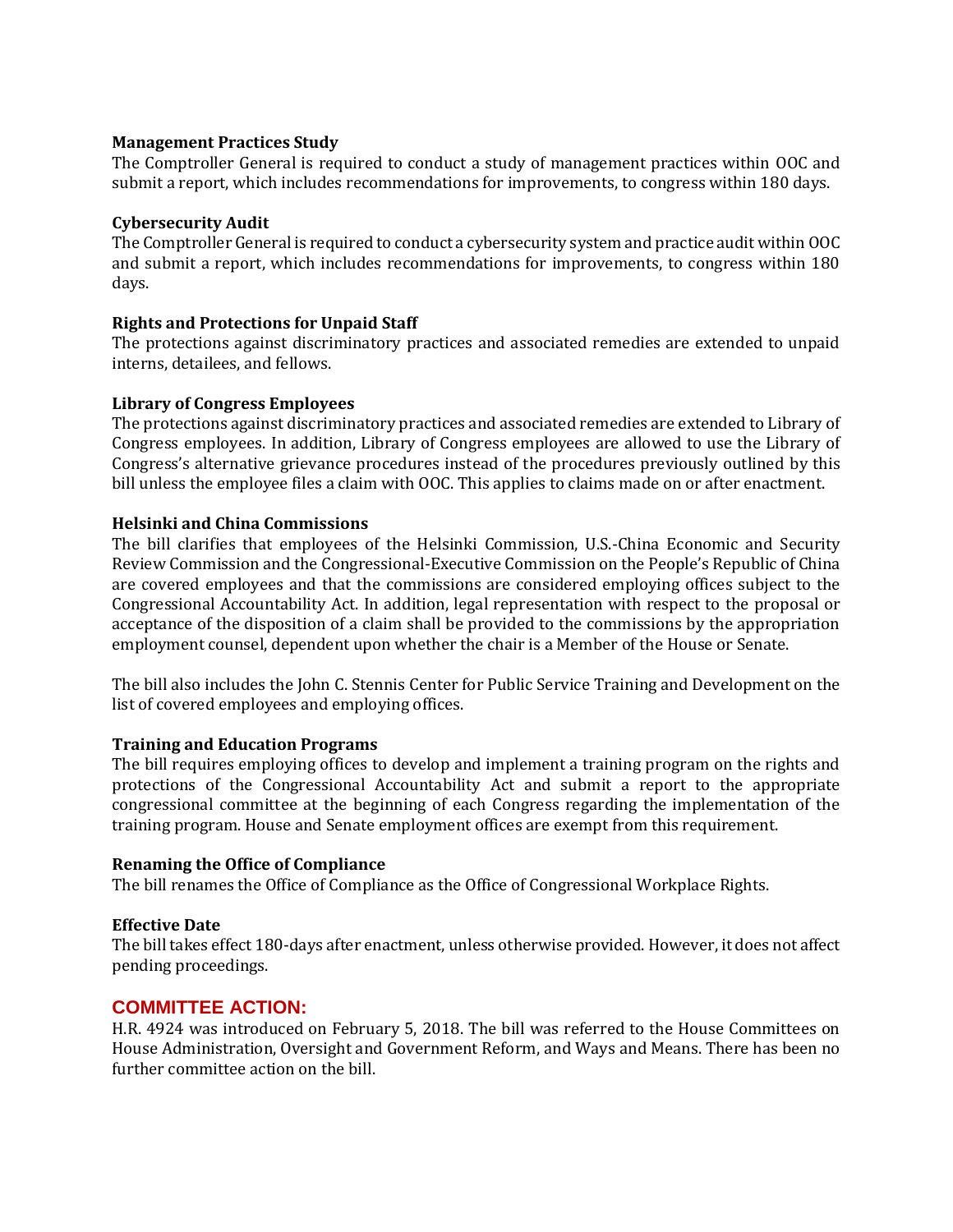The Committee on House Administration held a series of [hearings](https://cha.house.gov/legislation/past-hearings-markups2) on sexual harassment in the Congressional workplace.

## **ADMINISTRATION POSITION:**

No Statement of Administration Policy is available at this time.

## **CONSTITUTIONAL AUTHORITY:**

According to the sponsor, Congress has the power to enact this legislation pursuant to the following: "Article 1, Section 5 of the United States Constitution. "Each House shall be the Judge of the Elections, Returns and Qualifications of its own Members, and a Majority of each shall constitute a Quorum to do Business; but a smaller Number may adjourn from day to day, and may be authorized to compel the Attendance of absent Members, in such Manner, and under such Penalties as each House may provide. Each House may determine the Rules of its Proceedings, punish its Members for disorderly Behaviour, and, with the Concurrence of two thirds, expel a Member. Each House shall keep a Journal of its Proceedings, and from time to time publish the same, excepting such Parts as may in their Judgment require Secrecy; and the Yeas and Nays of the Members of either House on any question shall, at the Desire of one fifth of those Present, be entered on the Journal.''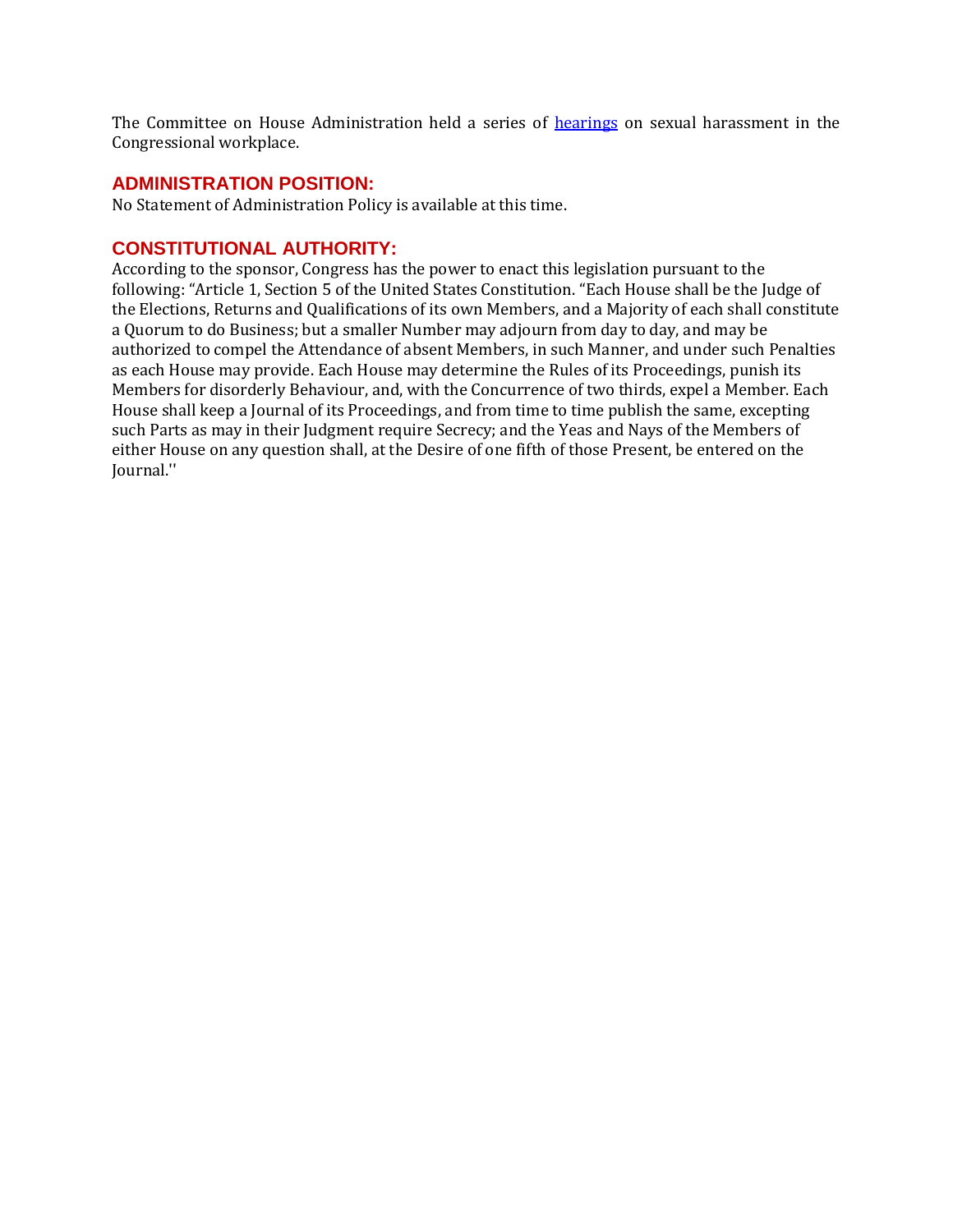**H.Res. 724 — Requiring each employing office of the House of Representatives to adopt an antiharassment and anti-discrimination policy for the office's workplace, establishing the Office of Employee Advocacy to provide legal assistance and consultation to employees of the House regarding procedures and proceedings under the Congressional Accountability Act of 1995, and for other purposes (Rep. Harper, R-MS)**

**CONTACT:** [Noelani Bonifacio,](mailto:Noelani.Bonifacio@mail.house.gov) 202-226-9719

# **FLOOR SCHEDULE:**

Expected to be considered February 6, 2018, under suspension of the rules, which requires a 2/3 majority for passage.

## **TOPLINE SUMMARY:**

[H.Res. 724](http://docs.house.gov/billsthisweek/20180205/HRES___.pdf) would require offices to adopt an anti-harassment and anti-discrimination policy, establish the Office of Employee Advocacy, and prohibit sexual relationships between employees and Members of Congress.

## **COST:**

No Congressional Budget Office (CBO) estimate is available.

Rule 28(a)(1) of the Rules of the Republican Conference prohibit measures from being scheduled for consideration under suspension of the rules without an accompanying cost estimate. Rule 28(b) provides that the cost estimate requirement may be waived by a majority of the Elected Leadership.

## **CONSERVATIVE CONCERNS:**

- **Expand the Size and Scope of the Federal Government?** No.
- **Encroach into State or Local Authority?** No.
- **Delegate Any Legislative Authority to the Executive Branch?** No.
- **Contain Earmarks/Limited Tax Benefits/Limited Tariff Benefits?** No.

## **DETAILED SUMMARY AND ANALYSIS:**

This resolution would require employing offices within the House of Representatives to adopt an anti-harassment and anti-discrimination policy. The House Committee on House Administration is required to issue regulations to carry out the requirement.

## **Office of Employee Advocacy**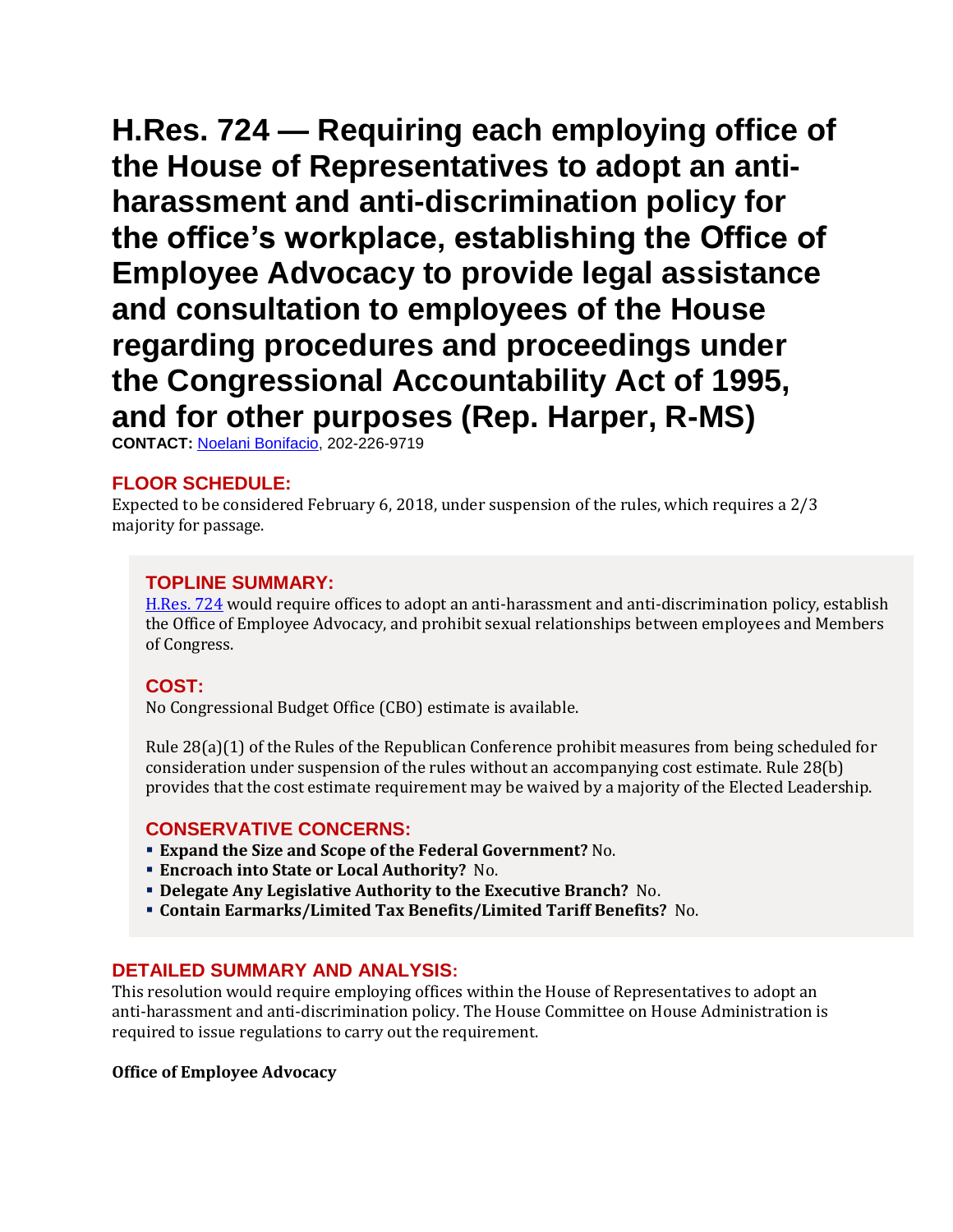The resolution establishes the Office of Employee Advocacy (OEA), within the Office of the Chief Administrative Officer. OEA shall: (1) provide legal assistance to employees of the House regarding the [Congressional Accountability Act](file:///C:/Users/nbonifacio/Downloads/CAA_508v2.pdf) (CAA), the responsibilities of various offices and the requirements of the employee in proceedings; (2) provide legal assistance and representation in civil legal matters, other than civil actions, related to participation in claims of harassment, discrimination or retaliation, or in any Office of Compliance or Committee on Ethics proceedings; and, (3) operate a hotline for employees to contact the office.

Attorneys employed by OEA and authorized to provide legal assistance and representation are authorized to do so in any jurisdiction, subject to OEA regulation.

The OEA relationship with an employee is that of an attorney and a client.

OEA may not accept attorney fees or litigation expenses and costs under any hearing or civil action brought under CAA and may not provide legal assistance in any other matters.

OEA may not provide assistance to an employee once an employee has filed civil action in federal court.

The Chief Administrative Office (CAO) of the House must appoint a director for OEA who is a lawyer barred in D.C. and has experience representing employees in workplace discrimination cases. The director's salary is to be established by the CAO and the director may be removed by the CAO for cause.

The director may appoint additional personnel and fix their compensation. The director and personnel are to be appointed in a non-partisan manner.

## **The Office of the House Employment Counsel** (OHEC)

OHEC will continue to carry out all the functions the office currently carries out, including: (1) providing legal assistance to employing offices of the House in harassment, discrimination and retaliation proceedings; (2) providing offices with confidential advice regarding employment law compliance; and, (3) providing training to offices on employment law compliance. The resolution does not affect pending proceedings.

#### **Payroll Authorization Forms**

CAO is required to incorporate into its payroll authorization form a certification that a salary or title change is not a settlement or award in connection with prohibited actions under CAA.

#### **Sexual Relationships between Employees and Members**

The resolution amends the [Rules of the House](http://clerk.house.gov/legislative/house-rules.pdf) to prohibit Members from engaging in sexual relationships with any of their employees, paid or unpaid, unless the Member is married to the employee. Members are further prohibited from welcoming sexual advances from any paid or unpaid employee.

#### **Office of Congressional Ethics**

The Office of Congressional Ethics is prohibited from investigating a violation of CAA or making any recommendations regarding an allegation if the employee has initiated proceedings with the Office of Compliance.

## **COMMITTEE ACTION:**